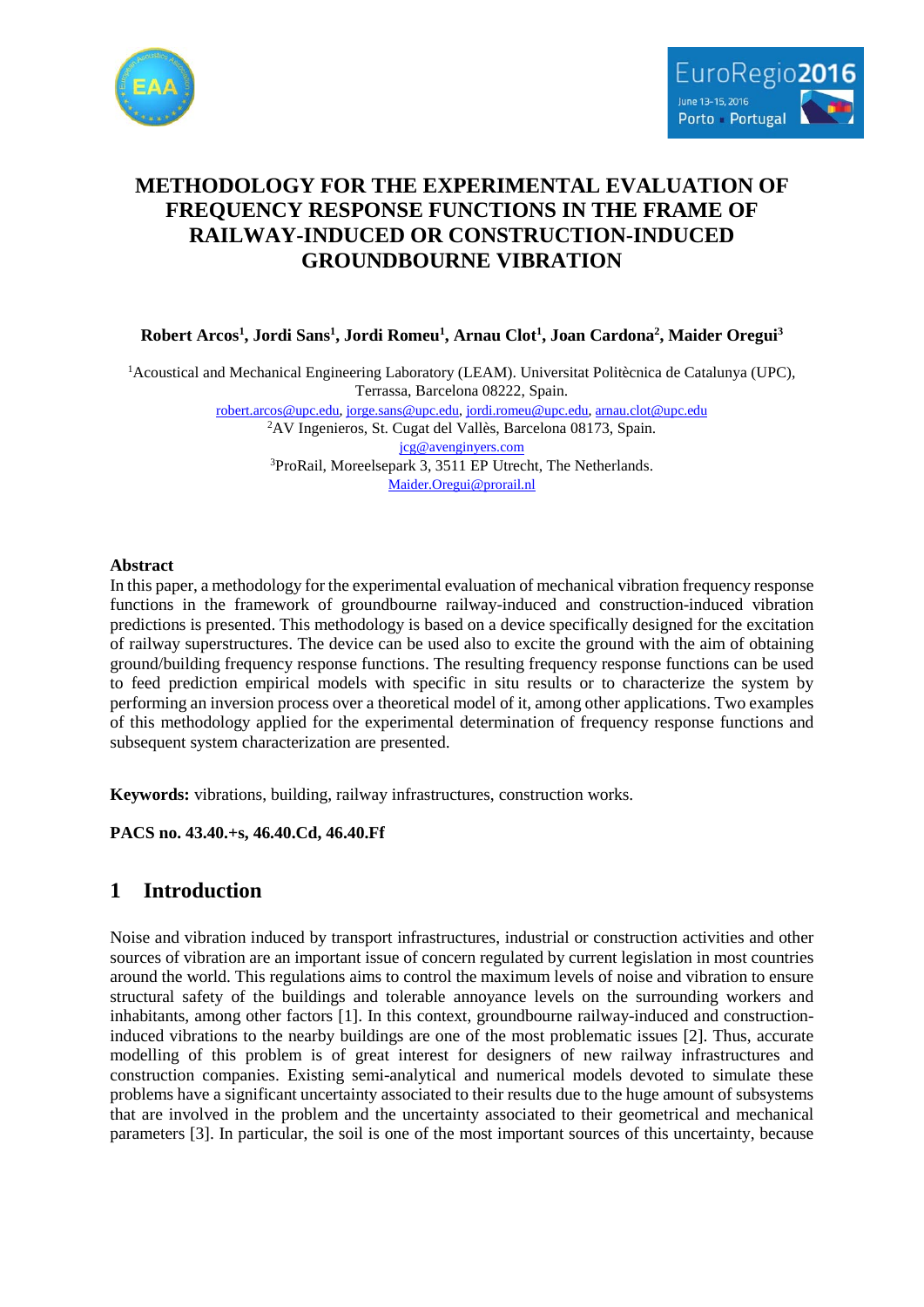

of its inherent inhomogeneity and the consequent complexity on its characterisation [4,5]. Empirical models, although they are based on experimental measurements, are not able to ensure better accuracy (quite the opposite, in fact) than semi-analytical and numerical models when the system to be studied is not exactly one of the empirical model database, because of the huge amount of combinations of subsystems to cover, the differences in the coupling of different subsystems and the large variability of their parameters. To increase the accuracy on the resulting predictions of computational models, hybrid models are a very interesting engineering tool [6]. They are based on the combination between experimental data, measured on the existing subsystems of the specific case to be studied, with a computational model, i.e. semi-analytical, numerical or empirical models. In hybrid models, the experimental data can be included on the computational prediction tools in the form of mechanical vibration Frequency Transfer Functions (FTF), for the case of empirical models, and in the form of a set of mechanical parameters, for the case of semi-analytical and numerical models. The only problem of using hybrid models is the increasing of the engineering costs associated to the measurements.

Experimentally evaluated Frequency Response Functions (FRF) between an excitation point and a set of accelerometers on the system under study can be efficiently used for feeding hybrid models in two ways. On the one hand, they can provide FTF between particular points of the system, which can be directly used in prediction empirical models. On the other hand FRFs can be employed to characterize the measured part of the system by performing an inversion process over a theoretical model of this part, providing the mechanical parameters of this part of the system which can be used in semi-analytical or numerical models of the whole system. In railway-induced vibration problems, FRF of at least some significant part of the system can be always measured for the specific case under study. For example, for an environmental groundbourne noise and vibration assessment of a new underground urban railway line to be constructed, the FRF that relate an excitation on the ground surface and significant buildings floors vibration can be measured previously to the tunnel perforation, feeding a hybrid model that could be used to accurately include the noise and vibration pollution legal restrictions in the design of the new underground line in terms of his path and superstructure characteristics. In a more advanced stage of the project, after the tunnel perforation, the FRF that relate an excitation on the tunnel invert and significant buildings floors vibration can be used to improve the accuracy of the previously used hybrid method, allowing the designers to a more accurate selection of the railway superstructure. In constructioninduced vibration problems, FRF between the ground surface and nearby building floors can be combined with empirical or numerical models of construction machines vibration generation to set an accurate hybrid model of the problem.

In railway-induced vibration problems, the experimental evaluation of FRF on the railway track is normally performed using hammer testing. In hammer testing, the rail is excited by a mechanical impact (instrumented hammer) and the response is measured by accelerometers at different points of the rail structure. The measured FRF can be compared to an analytical model of the superstructure, for example a 2-DOF systems [7], or to a numerical model of a track section [8–10], in order to obtain the data required. The main drawbacks of this method are: its limited capability to excite not only the upper components of the superstructure (rail, fastener and sleeper) [11]; the absence of low frequency content (below 50 Hz) in the dynamic load applied by this excitation system; the fact that the test cannot be done under preload conditions which implies that the nonlinear behaviour of some of the elastomeric or rubber-based components of the track cannot be studied properly [9,12]. Testing methodologies that are able to excite the whole railway track are the Track Loading Vehicle (TLV) and the Rolling Stiffness Measurement Vehicle (RSMV) [13,14]. However, both of them have a drawback: they cannot measure directly the force applied to the superstructure and they need to indirectly calculate it from vibration measurements.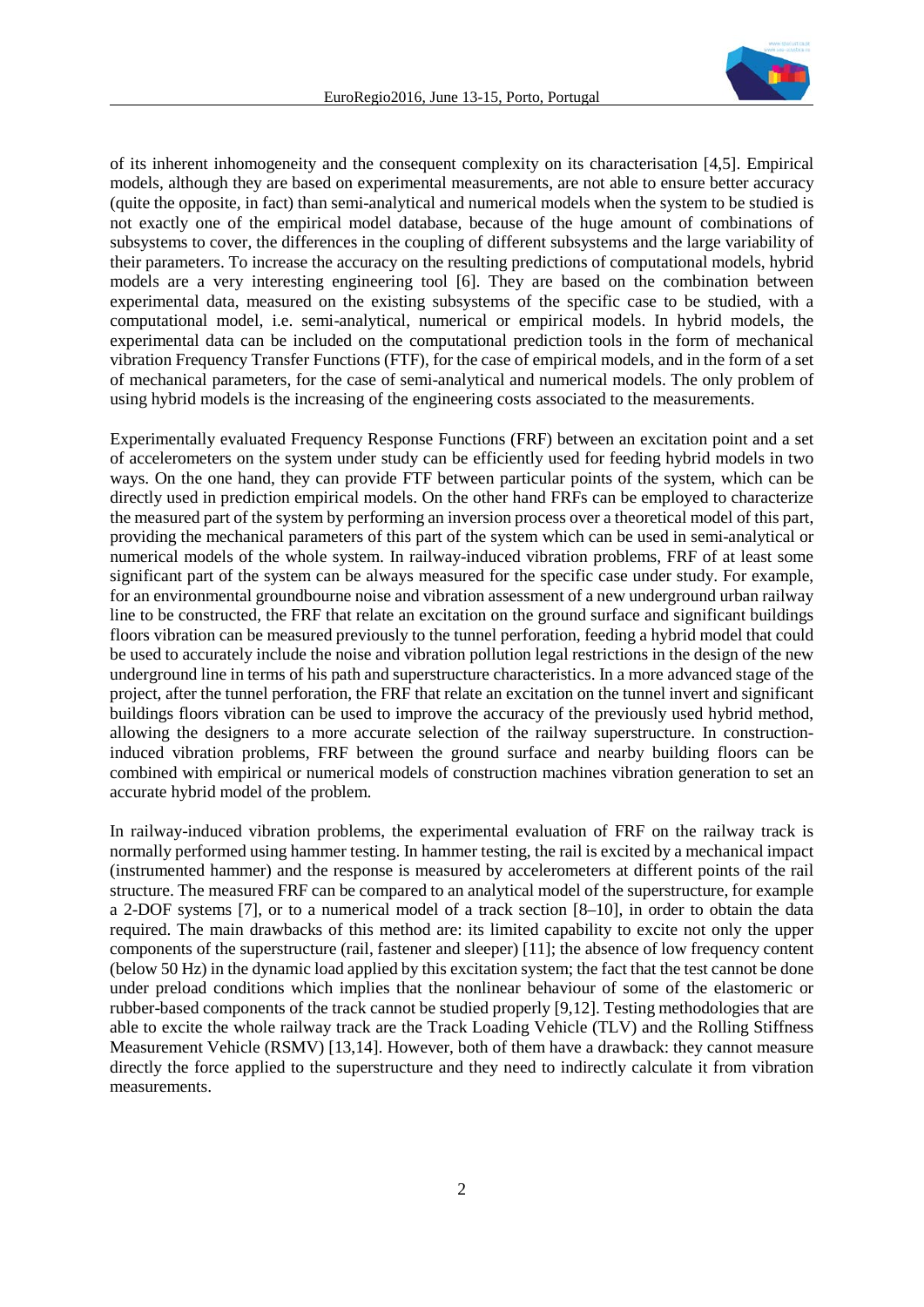

In the point of view of construction-induced vibration problems, methods used in earthquake engineering for the assessment of building dynamics can be employed. This methods, typically based on large eccentric mass shakers [15,16], are also unable to determine by a direct measurement the applied force on the system.

In this paper, a methodology for the experimental evaluation of mechanical vibration FRF in the framework of groundbourne railway-induced and construction-induced vibration predictions is presented. It is based on a device specifically designed for the excitation of railway superstructures. Basically, it is an eccentric mass shaker mounted over four supports which are specifically designed to rest over railway superstructure rails. A force transducer is located at each support to measure the input forces to the system and different accelerometers are located at the points at which the transfer functions are required. A complete description of the device is presented in Section 2. Thus, this device is able to excite the whole system, producing significant levels of vibration in nearby soil surface or even nearby buildings at the desired range of frequencies (up to 80 Hz [2]), with the particularity that is giving a direct measurement of the force applied to the system. The device can be used also to excite the ground with the aim of obtaining ground/building frequency response functions. The resulting frequency response functions can be used to feed prediction empirical models with specific in situ results or to characterize the system by performing an inversion process over a theoretical model of it, among other applications. Two examples of this methodology applied for the experimental determination of frequency response functions and subsequent system characterization are presented in Section 3.

## **2 Methodology definition**

The methodology presented in this paper is based on the excitation device shown in Figure 1. It is an eccentric mass shaker which has been specifically designed for the excitation of railway superstructures.



Figure 1 – Excitation device.

The device consists on a bench (3 in Figure 1) in which an electric motor (6 in Figure 1), a main transmission (5 in Figure 1) and a secondary transmission (2 in Figure 1) are installed. The main and secondary transmissions transmit the rotation movement to two disks (1 in Figure 1) which are rotating in synchronised counter phase thanks to the secondary transmission. Both disks are exactly equal and have a female screw thread in which different masses can be attached (7 in Figure 1). This masses are the ones that create the eccentricity of the disks and, consequently, the dynamic excitation force. To ensure that the horizontal component of this force is practically null, the female screw threads are symmetrically located on the disks and the attached masses are selected to be exactly equal. To excite the system in the desired range of frequencies, up to 80 Hz, the electric motor is controlled by a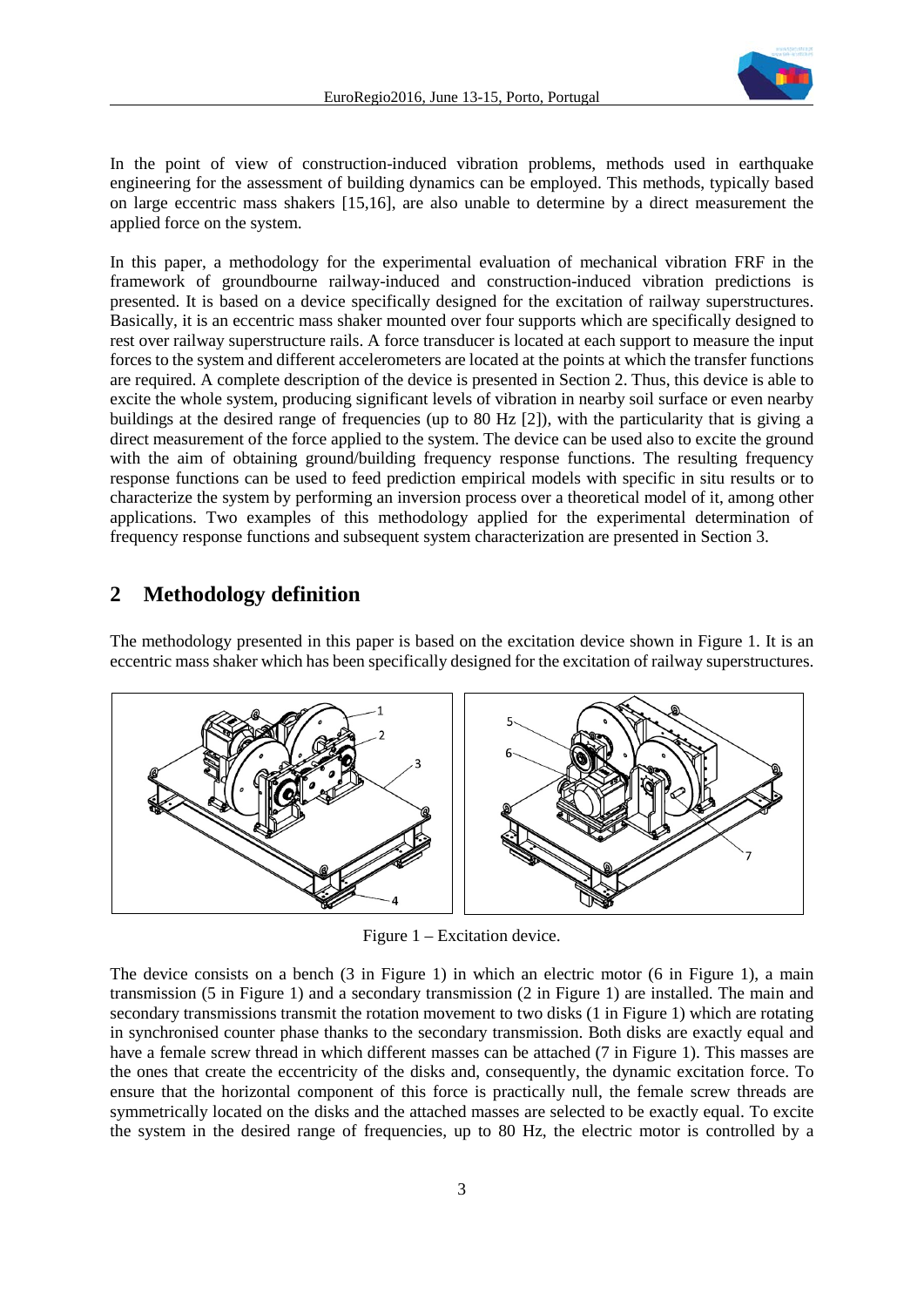

frequency converter and different attached masses are designed to keep a significant dynamic force all along the frequency range. The device is mounted over four supports (4 in Figure 1) which are specifically designed to rest over railway superstructure rails. In Figure 2, the supporting system is shown.



Figure 2 – Excitation device supporting system for one of the four supports and example of transducers setup (Force transducer denoted in red and accelerometers in the rail denoted in yellow).

The measurement setup consists on four force transducers located at the device supports, which are able to measured the force applied to the railway track or the system to be excited. A set of accelerometers is in charge of getting the response of the system by means of acceleration of vibration in significant locations of the system. If the engineer is looking for FTF of the system between several specific points, the significant locations where the accelerometers should be placed are the required ones for the FTF. However, if a detailed characterization of the system is desired, this set accelerometers should be accurately designed to properly understand the dynamic behaviour of the system or subsystem under study. In this last case, FRF of the system have to be used to perfom an inversion process over a theoretical model. These measured FRF can be stored in a matrix FRF matrix  $H_{\text{exn}}$ , related to a set of measument points  $x_u$  and a set of excitation points  $x_f$ . A theoretical model can be defined as

$$
\mathbf{H}_{\text{theo}} = \Phi(\mathbf{p}, \mathbf{x}_u, \mathbf{x}_f),\tag{1}
$$

where  $H_{\text{theo}}$  are the FRF evaluated by the theoretical model  $\Phi$  and  $p$  are the unknown parameters of the system. Selecting the same  $x_u$  and  $x_f$  than the experimental setup of a particular experimental measurement campaign, the output FRF of the theoretical model  $H_{theo}$  should match with the experimental ones  $H_{\text{exp}}$  if the **p** parameters are correct. With the aim of obtaining the correct **p** parameters, which are the parameters of the system in the basis of the theoretical model used, a optimization process must be performed.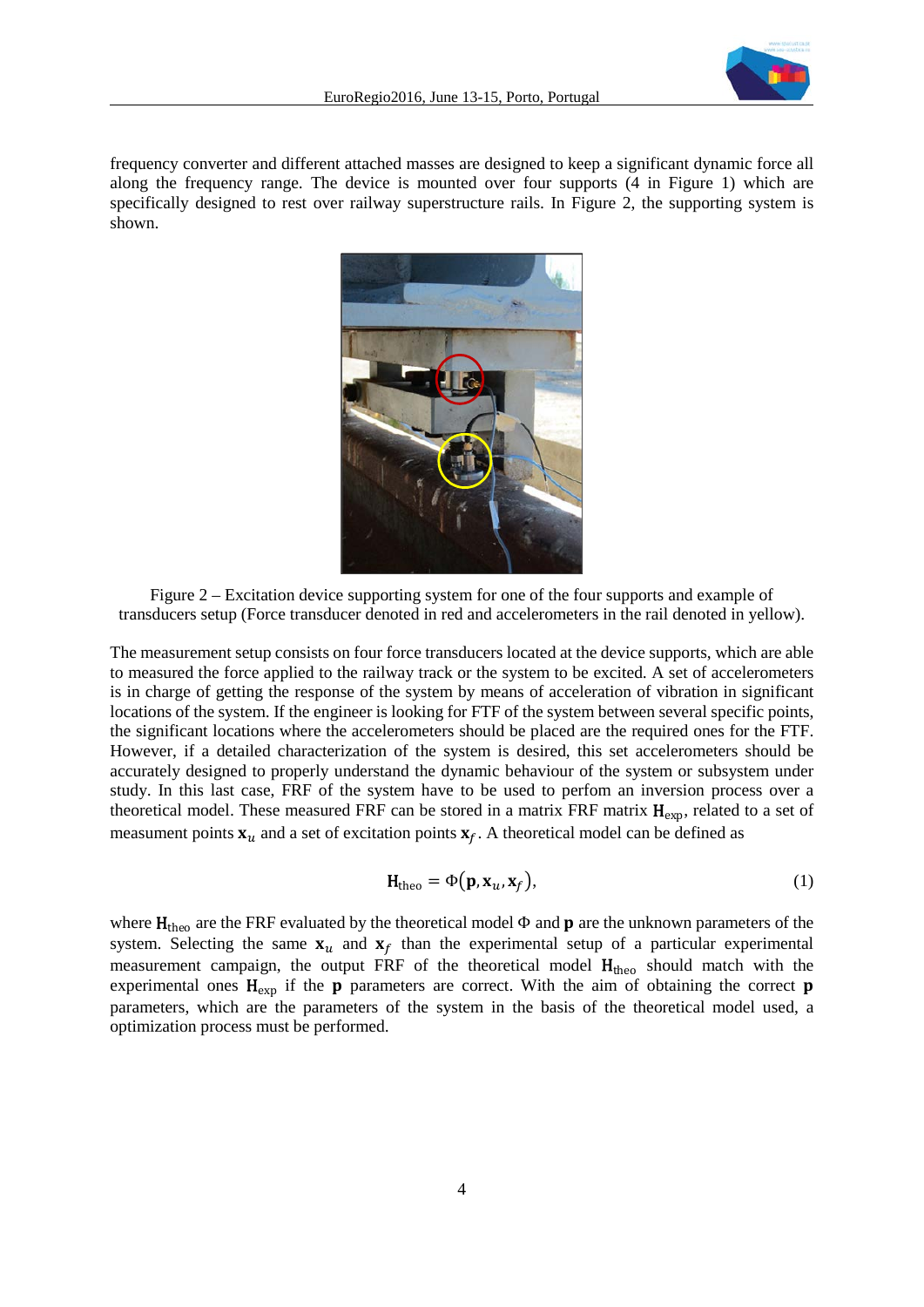

# **3 Application of the methodology**

In this section, two examples of the application of the described methodology are presented. First, a measurement campaign performed in the frame of the project VIBRO-IMPACT is described. The VIBRO-IMPACT project has aimed to develop a methodology for the prediction of constructioninduced vibration [17], being a ground/building theoretical model and its validation one of the most important parts of the project. Second, a measurement campaign performed in the frame of the RECYTRACK project is also described. The RECYTRACK project has aimed to develop a new elastomeric material, based on end-of-life recycled tires, to be used for different vibration abatement solutions to be applied in the track in railway-induced vibration problems [18]. One of the most important parts of the project is the assessment of the vibration isolation efficiency of these new solutions, being the measurement campaign presented here part of the assessment of the under-ballast mat solution.

### **3.1 Construction-induced vibration problem**

To validate the ground/building theoretical model of the VIBRO-IMPACT project, a measurement campaign in an eight-storey building with two underground parking levels was performed. In Figure 3, some images of the measurement setup are shown. As shown, the measurements were developed when only the structure of the building was constructed. The excitation device was placed on the surrounding ground at the level of the first parking floor (not underground at this stage of the construction process) and the setup of the measurement points was basically two accelerometers per floor, one located in the floor centre and another one close to a central column.



Figure 3 – Excitation device placed in the surface of the nearby ground of a building in Sant Adrià del Besòs (Barcelona).

In this case, the distance between the excitation point and the receivers is significantly large. To ensure that the mechanical vibration energy generated by the excitation device can be higher enough than the background vibration in the receivers in the point of view of the frequency spectrum, the rotating speed of the excitation device is set to a value or to a small range of values for each measurement. An example of this is shown in Figure 4, where frequency spectrums for accelerometers located in floors one, two and eight when the excitation device is rotating at 17 Hz are presented. One can observe that, near to 17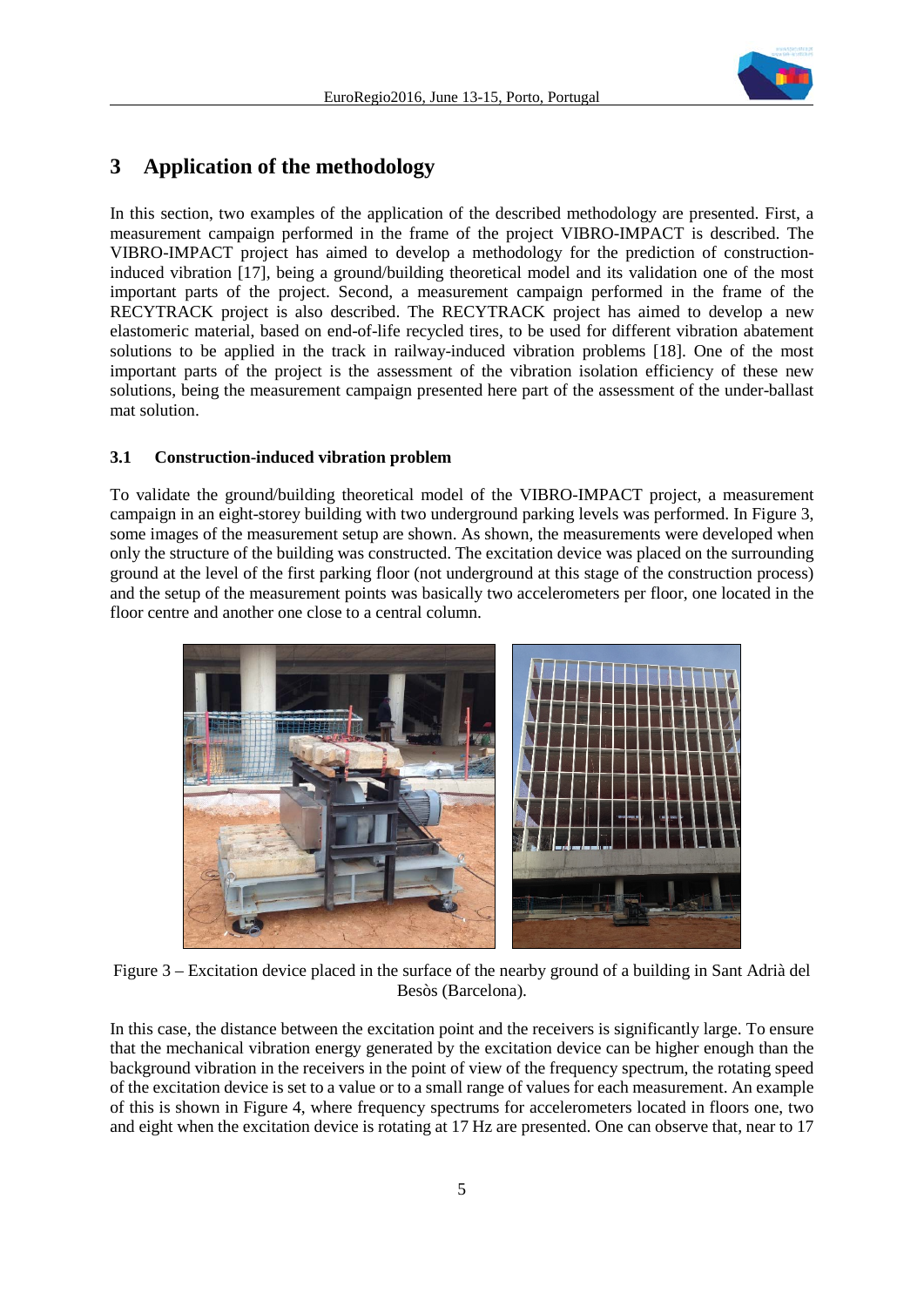

Hz, the frequency content is mainly induced to the excitation device, which makes these values valid to be used for the construction of the FRF of the system between the different points in the measurement setup. An efficient procedure is to develop excitation frequency sweeps in a limited range of frequencies, changing the range of frequencies for each measurement to eventually complete all the desired range of frequencies. For a case like this, where the receivers are far from the excitation device, the range of frequencies for each measurement should be small to concentrate the mechanical vibration energy.



Figure 4 – Frequency spectra for one of the force transducer (a) and the accelerometers placed in the centre of the floors one (b), two (c) and eight (d) when the excitation device is rotating at approximately 17 Hz.

#### **3.2 Railway-induced vibration problem**

To assess the vibration isolation efficiency of the elastomeric under-ballast mat solution developed in the RECYTRACK project, a measurement campaign in a ballasted railway track with and without the aforementioned mat is performed. The setup for these measurements is 5 accelerometers located at the railhead (two of them, one over the fastener and another one in the mid-span), the sleeper are the surrounding ground (one close to the track and the other one at 8 meters from the centre of the railway track).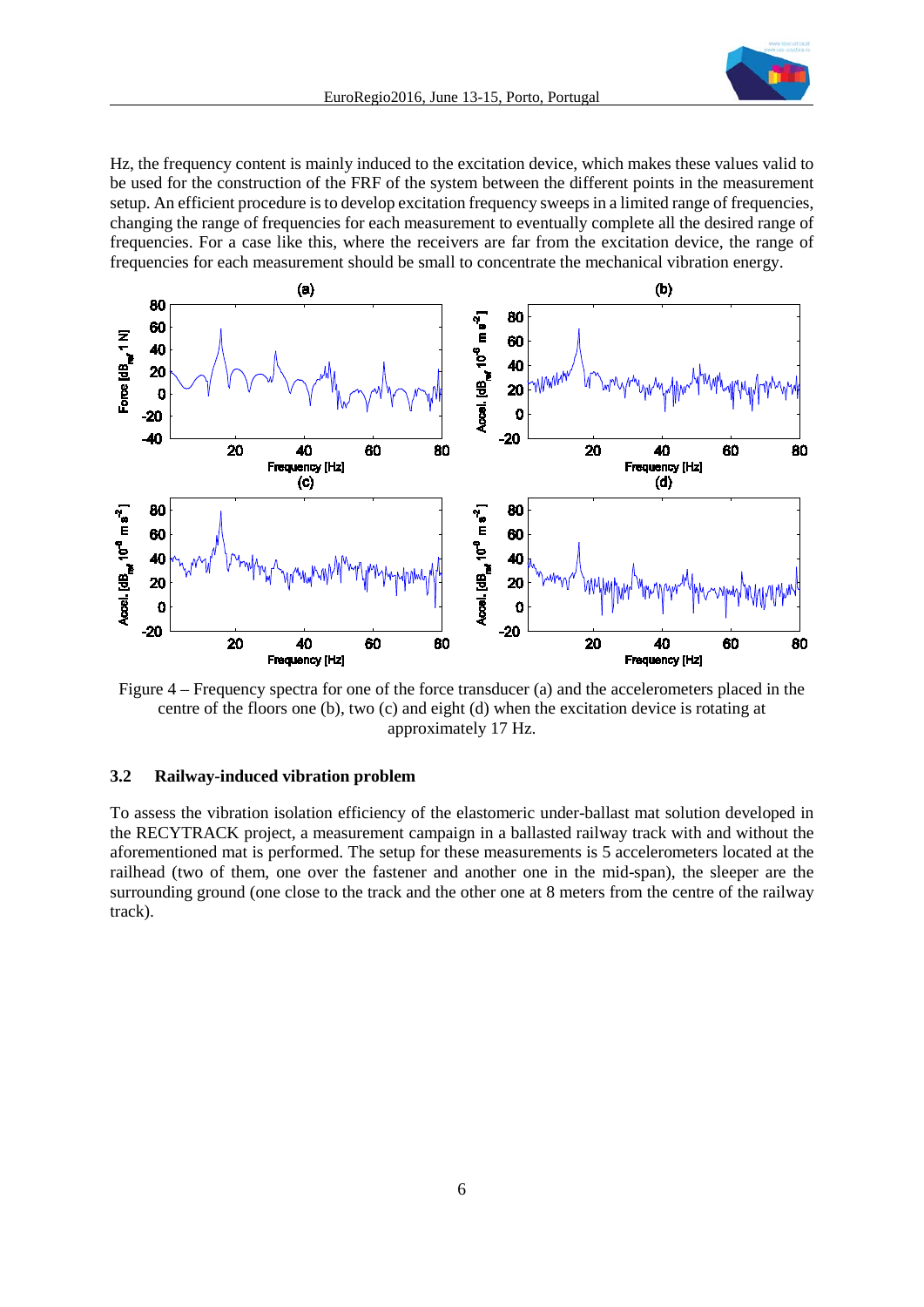



Figure 5 – Excitation device placed in the ballasted railway track under study in Aranda de Duero (Burgos).

For this experimental setup, all the measurement points were very close to the excitation device, therefore, no problems about low signal-to-noise ratios are expected. Thus, the sweeps of excitation frequency can cover all the desired frequency range, since, even without eccentric masses, the vibration levels along all the range of rotating frequencies are high in all the measurement points. To study the nonlinear behaviour of the elastomeric or rubber-based components of the track, the excitation device was loaded with steel sheets to measure the response of the system at different preloads.

The FRF obtained by the application of the presented methodology in the ballasted track with and without the elastomeric mat has been used in the RECYTRACK project to asses about the vibration isolation efficiency of the elastomeric mat, by characterising both railway tracks and couple the resulting models to a train passage model, constituting a hybrid model of the whole system.

# **4 Conclusions**

In this paper, a methodology for the experimental evaluation of mechanical vibration FRF in the framework of groundbourne railway-induced and construction-induced vibration predictions is presented. The excitation device in which this methodology is based is able to excite the whole system, producing significant levels of vibration in nearby soil surface or even nearby buildings at the desired range of frequencies, with the particularity that is giving a direct measurement of the force applied to the system. To achieve this objective, different measurement methodologies can be used depending on the distance between the measurement points and the excitation devices, in order to avoid that the background vibration could affect the FRF or FTF evaluation. Basically, the idea is to concentrate the mechanical vibration energy in small frequency ranges to ensure that, at this frequencies, the signal-tonoise ratio is large enough. This idea and its application based on the methodology presented is experimentally validated for the case of a ground/building problem.

### **Acknowledgements**

Part of this work has been carried out in the context of the RECYTRACK project, grant LIFE10 ENV/ES/514 from the European LIFE+ Programme, developed in a partnership with Acciona Infraestructuras, Adif, AV Enginyers and LADICIM-UC. Another part of this work has been carried out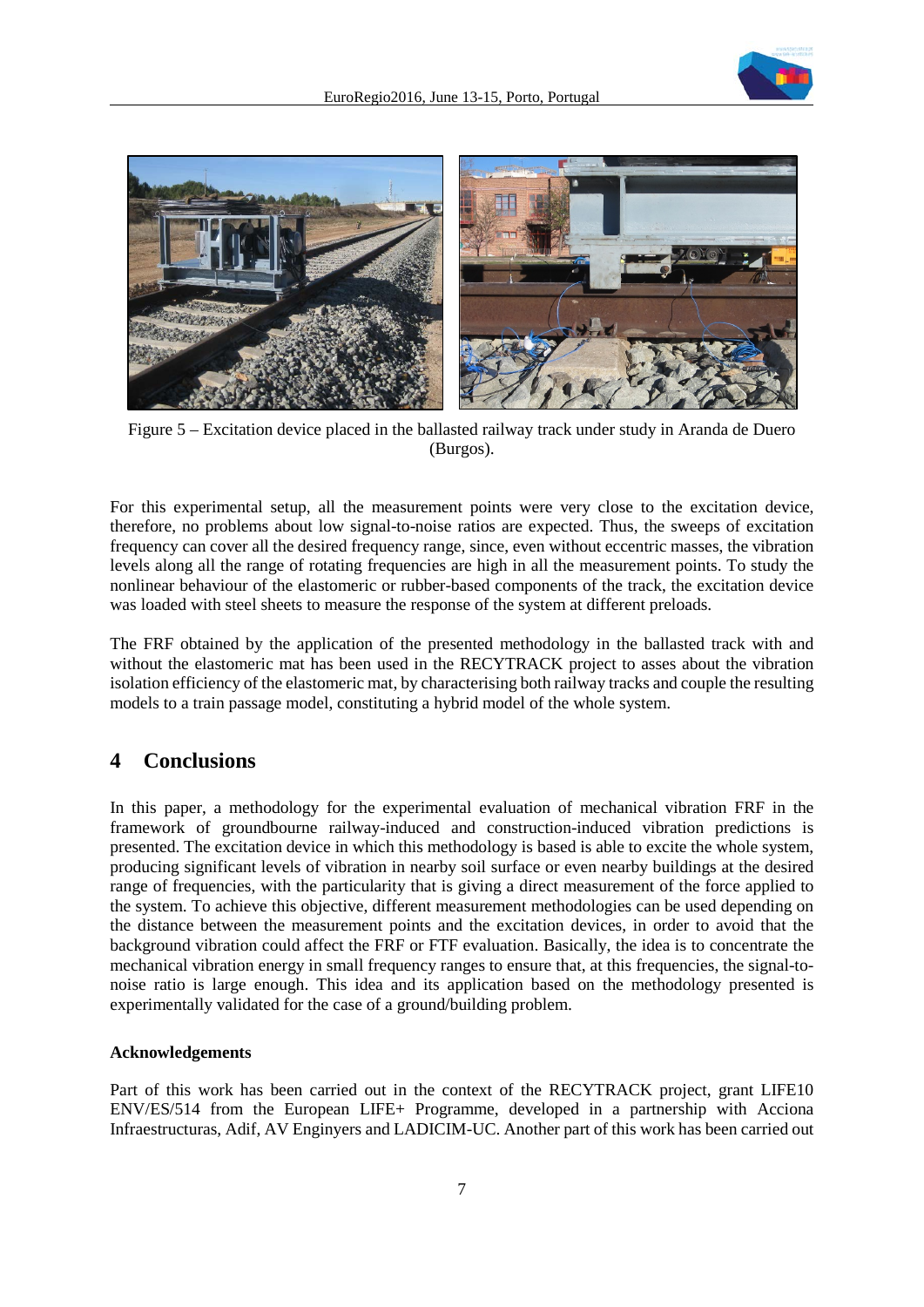

in the frame of the VIBRO-IMPACT project, grant IDI-20130116 from CDTI (Government of Spain). The first author also want to acknowledge the financial support of AGAUR - Generalitat de Catalunya for his post-doctoral position (PDJ 2013).

### **References**

- [1] European Parliament, Directive 2002/49/EC. Assessment and management of envionmental noise, 2002.
- [2] International Organization for Standardization, ISO 2631-1. Mechanical vibration and shock. Evaluation of human exposure to whole-body vibration. Part 1: General requeriments, (1997).
- [3] S. Jones, K. Kuo, M. Hussein, H. Hunt, Prediction uncertainties and inaccuracies resulting from common assumptions in modelling vibration from underground railways, Proc. Inst. Mech. Eng. Part F J. Rail Rapid Transit. 226 (2012) 501–512. http://pif.sagepub.com/content/226/5/501 (accessed April 15, 2015).
- [4] M. Schevenels, The impact of uncertain dynamic soil characteristics on the prediction of ground vibration, Katholieke Universiteit Leuven, 2007.
- [5] S. Gupta, G. Degrande, G. Lombaert, Experimental validation of a numerical model for subway induced vibrations, J. Sound Vib. 321 (2009) 786–812. doi:10.1016/j.jsv.2008.10.014.
- [6] G. Degrande, H. Verbraken, K. Kuo, S. François, A. Dijckmans, G. Lombaert, Numerical, experimental and hybrid predictions of ground vibration produced by high speed railway traffic, in: Proc. Inter-Noise 2015, 2015 Int. Congr. Expo. Noise Control Eng., San Francisco, USA, 2015: pp. 1–12.
- [7] S. Kaewunruen, A.M. Remennikov, Field trials for dynamic characteristics of railway track and its components using impact excitation technique, NDT E Int. 40 (2007) 510–519. doi:10.1016/j.ndteint.2007.03.004.
- [8] A. de Man, C. Esveld, Recording, estimating and managing the dynamic behaviour of railway structures, in: Int. Conf. Noise Vib. Eng., 2000.
- [9] S. Bruni, A. Collina, Modelling the viscoelastic behaviour of elastomeric components: An application to the simulation of train-track interaction, Veh. Syst. Dyn. 34 (2000) 283–301. doi:10.1076/vesd.34.4.283.2061.
- [10] M. Oregui, Z. Li, R. Dollevoet, An investigation into the vertical dynamics of tracks with monoblock sleepers with a 3D finite-element model, Proc. Inst. Mech. Eng. Part F J. Rail Rapid Transit. 230 (2015) 891–908. doi:10.1177/0954409715569558.
- [11] M. Oregui, M. Molodova, A. Núñez, R. Dollevoet, Z. Li, Experimental investigation into the condition of insulated rail joints by impact excitation, Exp. Mech. 55 (2015) 1597–1612. doi:10.1007/s11340-015-0048-7.
- [12] J. Maes, H. Sol, P. Guillaume, Measurements of the dynamic railpad properties, J. Sound Vib. 293 (2006) 557–565. doi:10.1016/j.jsv.2005.08.042.
- [13] E.G. Berggren, A.M. Kaynia, B. Dehlbom, Identification of substructure properties of railway tracks by dynamic stiffness measurements and simulations, J. Sound Vib. 329 (2010) 3999–4016. doi:10.1016/j.jsv.2010.04.015.
- [14] C. With, A. Bodare, Evaluation of track stiffness with a vibrator for prediction of train-induced displacement on railway embankments, Soil Dyn. Earthq. Eng. 29 (2009) 1187–1197. doi:10.1016/j.soildyn.2008.11.010.
- [15] Y.Y. Ko, C.H. Chen, Soil-structure interaction effects observed in the in situ forced vibration and pushover tests of school buildings in Taiwan and their modeling considering the foundation flexibility, Earthq. Eng. Struct. Dyn. 39 (2010) 945–966. doi:10.1002/eqe.
- [16] E. Yu, D. Skolnik, D.H. Whang, J.W. Wallace, Forced vibration testing of a four story RC building utilizing the nees@UCLA mobile field laboratory, in: Proc. 8th U.S. Natl. Conf. Earthq.